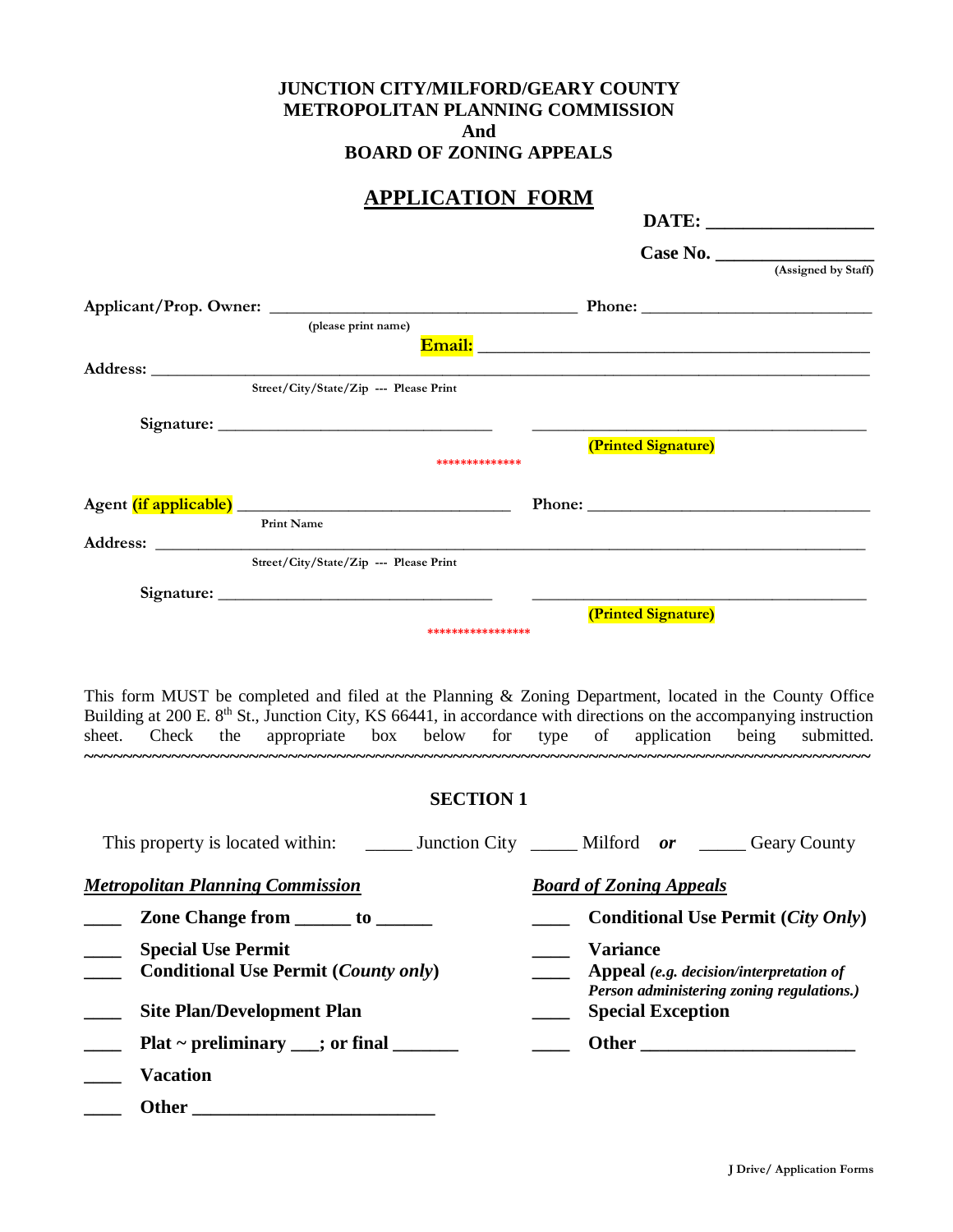#### **SECTION II**

| 1.                     | (If appropriate, a meets and bounds description may be attached.)                                                       |          |
|------------------------|-------------------------------------------------------------------------------------------------------------------------|----------|
| 2.                     | generally located at (relation to nearest streets/roads) ________________________                                       | which is |
| 3.<br>$\overline{4}$ . | Application area contains ________________________ acres or square footage.<br>Request filed for the following reasons: |          |
|                        |                                                                                                                         |          |

*(Attach additional sheets, if need; and any supporting documentation {e.g., site plan or drawing} or other applicable information.)*

\_\_\_\_\_\_\_\_\_\_\_\_\_\_\_\_\_\_\_\_\_\_\_\_\_\_\_\_\_\_\_\_\_\_\_\_\_\_\_\_\_\_\_\_\_\_\_\_\_\_\_\_\_\_\_\_\_\_\_\_\_\_\_\_\_\_\_\_\_\_\_\_\_\_\_\_\_\_\_\_\_\_\_\_

6. Applicant acknowledges receipt of the *instruction sheet* explaining the method of submitting this application. Applicant realizes this application cannot be processed unless it is completely filled in; is accompanied by all required documents (e.g., *written statement explaining reason for request; authorization letter; development plan, etc.);* and the *appropriate fee*. Applicant further certifies that the foregoing information is true and correct to the best of his knowledge. Applicant authorizes unannounced inspections of the subject property by City and/or County staff for the purpose of collecting information to review and analyze this request. Applicant further acknowledges that the Metropolitan Planning Commission, Board of Zoning Appeals or Governing Body shall have authority to impose such conditions as it deems necessary in order to serve the public interest and welfare. Applicant further acknowledges he has been advised of his *right to appeal* a decision of the Board of Zoning Appeals to the District Court.

Signature of applicant or agent or property owner Date

\_\_\_\_\_\_\_\_\_\_\_\_\_\_\_\_\_\_\_\_\_\_\_\_\_\_\_\_\_\_\_\_\_\_\_\_\_\_\_\_\_\_\_\_\_ \_\_\_\_\_\_\_\_\_\_\_\_\_\_\_\_\_\_\_\_\_\_\_

#### ~~~~~~~~~~~~~~~~~~~~~~~~~~~~~~~~~~~~~~~~~~~~~~~~~~~~~~~~~~~~~~~~~~~~~~~~~~~~~~ **SECTION III - Office Use Only**

This application was received at the office of the Zoning administrator on \_\_\_\_\_\_\_ day of \_\_\_\_\_\_\_\_\_\_\_\_\_\_\_\_\_\_\_\_\_\_\_, 20\_\_\_\_; at \_\_\_\_\_\_\_\_\_ *(time)*. This application has been checked and found to be complete and accompanied by the required documents and the appropriate fee of  $\S$  \_\_\_\_\_\_\_\_\_\_\_\_\_\_\_\_\_\_\_\_\_.

\_\_\_\_\_\_\_\_\_\_\_\_\_\_\_\_\_\_\_\_\_\_\_\_\_\_\_\_\_\_\_\_\_\_\_\_ \_\_\_\_\_\_\_\_\_\_\_\_\_\_\_\_\_\_\_\_\_\_\_\_\_\_\_\_\_\_\_\_\_\_\_\_\_

Case No. Assigned:

Name Title